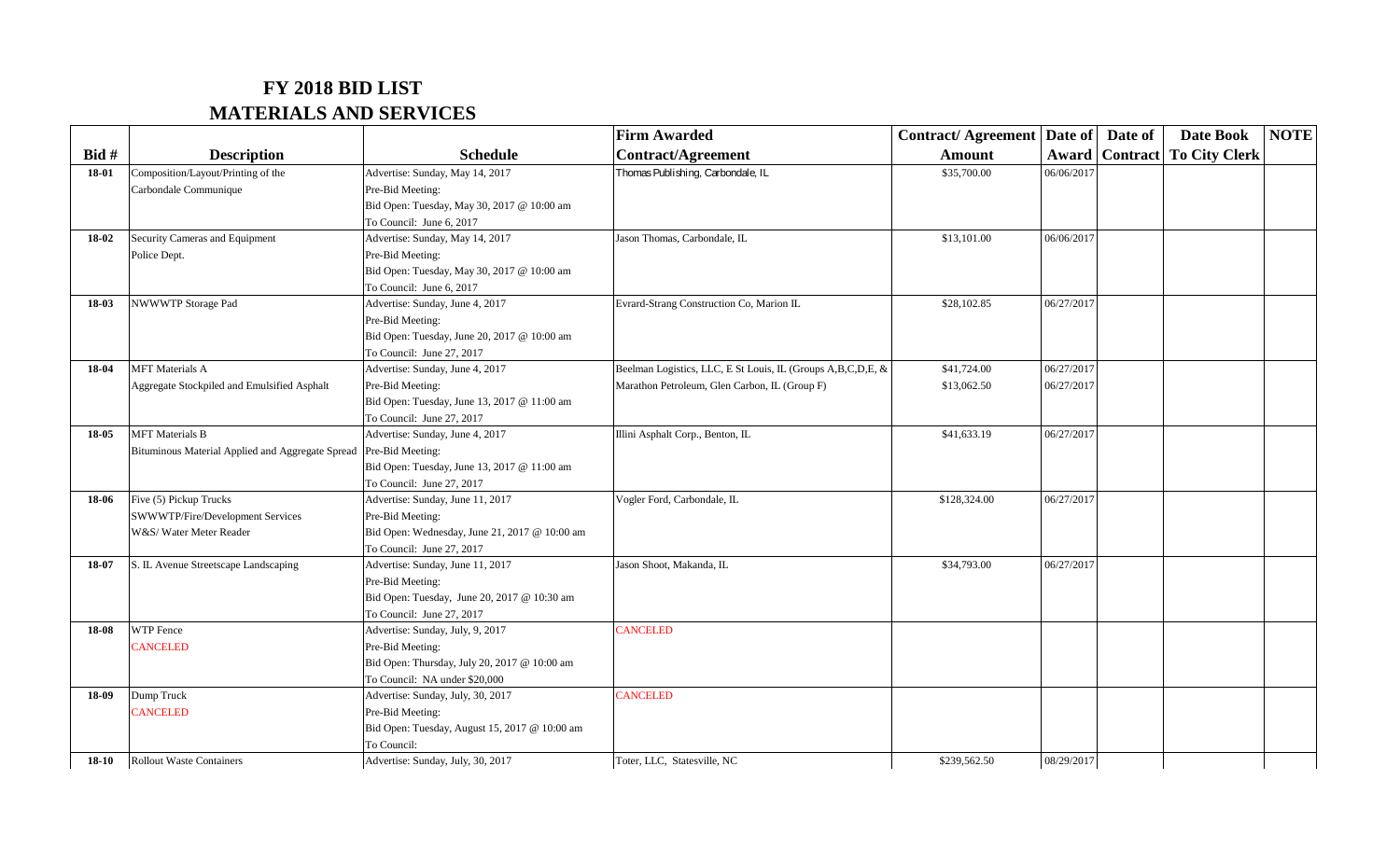|           |                                         | Pre-Bid Meeting:                                                                |                                                       |              |            |  |  |
|-----------|-----------------------------------------|---------------------------------------------------------------------------------|-------------------------------------------------------|--------------|------------|--|--|
|           |                                         | Bid Open: Wednesday, August 23, 2017 @ 10:00 am                                 |                                                       |              |            |  |  |
|           |                                         | To Council: August 29, 2017                                                     |                                                       |              |            |  |  |
| 18-11     | Security Cameras and Equipment          | Advertise: Sunday, August 13, 2017                                              | <b>CANCELED</b>                                       |              |            |  |  |
|           | Police Dept.                            | Pre-Bid Meeting:                                                                |                                                       |              |            |  |  |
|           | <b>CANCELED</b> - bid wrong             | Bid Open: Wednesday, August 23, 2017 @ 10:30 am                                 |                                                       |              |            |  |  |
|           |                                         | To Council: August 29, 2017June 6, 2017                                         |                                                       |              |            |  |  |
| $18-12$   | Security Cameras and Equipment          | Advertise: Sunday, September 3, 2017                                            | T.S.I., Carbondale, IL                                | \$43,874.00  | 10/17/2017 |  |  |
|           | Police Dept.                            | Pre-Bid Meeting:                                                                |                                                       |              |            |  |  |
|           |                                         | Bid Open: Thursday, September 14, 2017 @ 10:00 am                               |                                                       |              |            |  |  |
|           |                                         | To Council: September 19, 2017                                                  |                                                       |              |            |  |  |
| $18-13$   | <b>Sidewalk Improvements</b>            | Advertise: Sunday, September 17, 2017                                           | Samron Midwest Contracting, Inc., Murphsyboro, IL     | \$293,527.50 | 10/17/2017 |  |  |
|           |                                         | Pre-Bid Meeting:                                                                |                                                       |              |            |  |  |
|           |                                         | Bid Open: Wednesday, October 4, 2017 @ 10:00 am                                 |                                                       |              |            |  |  |
|           |                                         | To Council: October 17, 2017                                                    |                                                       |              |            |  |  |
| 18-14     | <b>Street Cut Repair Program</b>        | Advertise: Sunday, September, 24, 2017                                          | E.T. Simonds Construction Co., Carbondale, IL         | \$168,900.00 | 10/17/2017 |  |  |
|           |                                         | Pre-Bid Meeting:                                                                |                                                       |              |            |  |  |
|           |                                         | Bid Open: Wednesday, October 11, 2017 @ 10:30 am                                |                                                       |              |            |  |  |
|           |                                         | To Council: October 17, 2017                                                    |                                                       |              |            |  |  |
| $18 - 15$ | Lewis Lane Sidewalks Repair             | Advertise: Sunday, October 15, 2017                                             | Samron Midwest Contracting, Inc., Murphsyboro, IL     | \$77,801.00  | 11/07/2017 |  |  |
|           | Lewis Lane - College to Walnut          | Pre-Bid Meeting:                                                                |                                                       |              |            |  |  |
|           |                                         | Bid Open: Wednesday, November 1, 2017 @ 10:00 am                                |                                                       |              |            |  |  |
|           |                                         | To Council: November 7, 2017                                                    |                                                       |              |            |  |  |
| 18-16     | NWWWTP Equilization Basin Modifications | Advertise: Sunday, November 26, 2017                                            | B.C. Contracting, Carterville, IL                     | \$108,000.00 | 01/05/2018 |  |  |
|           | Concrete Bottom                         | Pre-Bid: Tuesday, December 5, 2017 @ 10:00am                                    |                                                       |              |            |  |  |
|           |                                         | Bid Open: Tuesday, December 12, 2017 @ 10:00 am                                 |                                                       |              |            |  |  |
|           |                                         | To Council: December 19, 2017                                                   |                                                       |              |            |  |  |
| 18-17     | <b>Police Duty Handguns</b>             | Advertise: Sunday, January 14, 2018                                             | Ray O'Herron Co                                       | \$27,048.00  | 02/13/2018 |  |  |
|           |                                         | Pre-Bid Meeting:                                                                |                                                       |              |            |  |  |
|           |                                         | Bid Open: Tuesday, January 30, 2018 @ 10:00 am<br>To Council: February 13, 2018 |                                                       |              |            |  |  |
| 18-18     | WTP Chemicals for FY19                  | Advertise: Sunday, January 14, 2018                                             | Alum, Liquid - Chemtrade Chemicals. Parsippany, NJ    | \$69,450.00  | 02/13/2018 |  |  |
|           |                                         | Pre-Bid Meeting:                                                                | Ammonium Sulfate - Hawkins, Inc., Roseville, MN       | \$21,875.00  |            |  |  |
|           |                                         | Bid Open: Tuesday, January 30, 2018 @ 10:30 am                                  | Anionic Polymer - Polydyne, Riceboro, GA              | \$4,920.00   |            |  |  |
|           |                                         | To Council: February 13, 2018                                                   | Carbon - Cabot Norit Americas, Marshall, TX           | \$19,500.00  |            |  |  |
|           |                                         |                                                                                 | Cationic Polymer - Polydyne, Inc., Riceboro, GA       | \$18,950.00  |            |  |  |
|           |                                         |                                                                                 | Caustic Soda - PVS Technologies Inc., Detroit, MI     | \$101,400.00 |            |  |  |
|           |                                         |                                                                                 | Chlorine - DPC Enterprises, Festus, MO                | \$17,960.00  |            |  |  |
|           |                                         |                                                                                 | Fluoride - Mosaic Global Sales, Lithia, FL            | \$11,250.00  |            |  |  |
|           |                                         |                                                                                 | Potassium Permanganate - Hawkins, Inc., Roseville, MN | \$32,950.00  |            |  |  |
| $18-19$   | <b>Marked Police Vehicles</b>           | Advertise: Sunday, February 18, 2018                                            | Vogler Ford, Carbondale, IL                           | \$103,887.00 | 03/13/2018 |  |  |
|           |                                         | Pre-Bid Meeting:                                                                |                                                       |              |            |  |  |